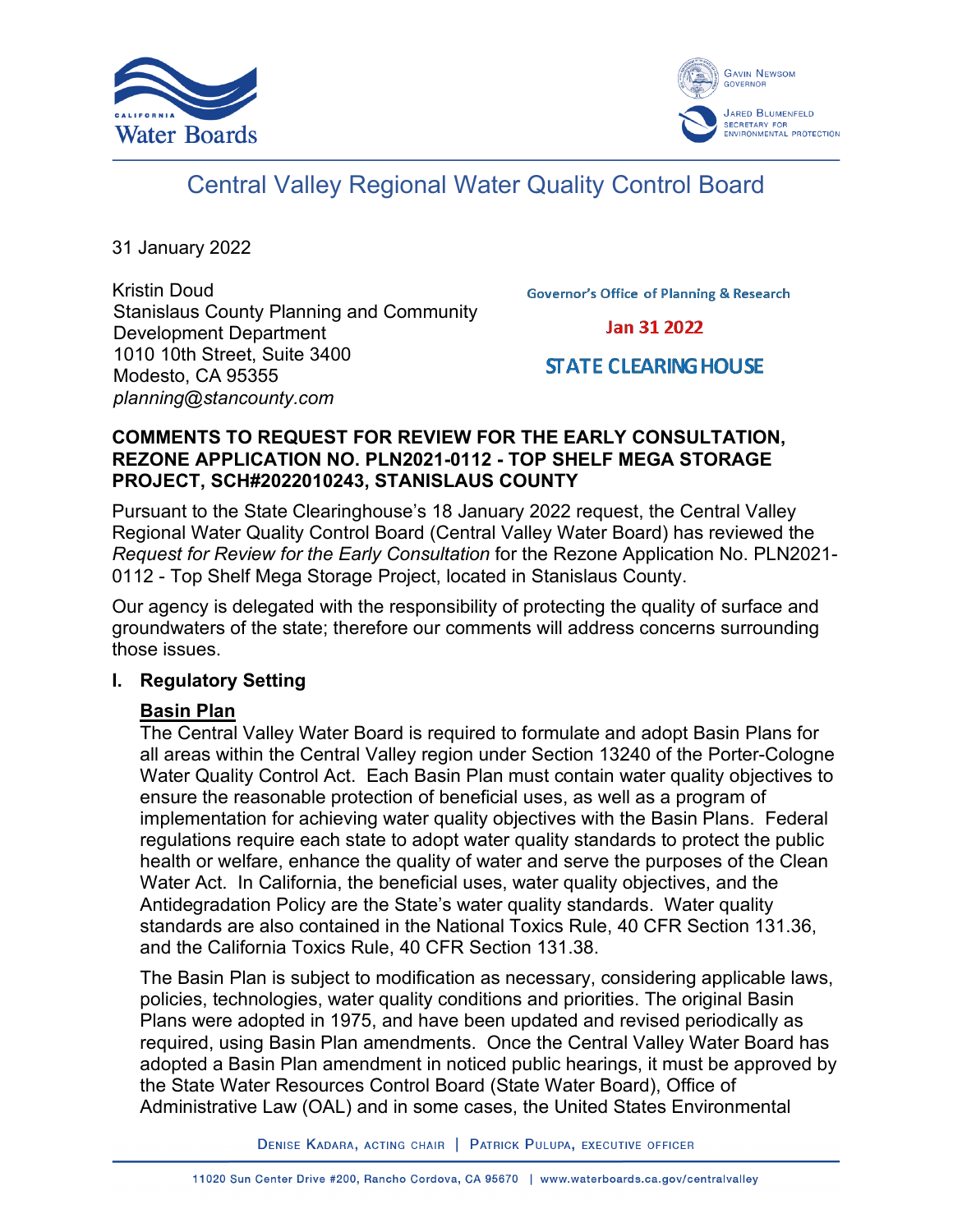Rezone Application No. PLN2021  $-2$  - 31 January 2022 -0112 - Top Shelf Mega Storage Project Stanislaus County

Protection Agency (USEPA). Basin Plan amendments only become effective after they have been approved by the OAL and in some cases, the USEPA. Every three (3) years, a review of the Basin Plan is completed that assesses the appropriateness of existing standards and evaluates and prioritizes Basin Planning issues. For more information on the *Water Quality Control Plan for the Sacramento and San Joaquin River Basins*, please visit our website:

[http://www.waterboards.ca.gov/centralvalley/water\\_issues/basin\\_plans/](http://www.waterboards.ca.gov/centralvalley/water_issues/basin_plans/)

## **Antidegradation Considerations**

All wastewater discharges must comply with the Antidegradation Policy (State Water Board Resolution 68-16) and the Antidegradation Implementation Policy contained in the Basin Plan. The Antidegradation Implementation Policy is available on page 74 at:

https://www.waterboards.ca.gov/centralvalley/water\_issues/basin\_plans/sacsjr\_2018 05.pdf

In part it states:

*Any discharge of waste to high quality waters must apply best practicable treatment or control not only to prevent a condition of pollution or nuisance from occurring, but also to maintain the highest water quality possible consistent with the maximum benefit to the people of the State.*

*This information must be presented as an analysis of the impacts and potential impacts of the discharge on water quality, as measured by background concentrations and applicable water quality objectives.*

The antidegradation analysis is a mandatory element in the National Pollutant Discharge Elimination System and land discharge Waste Discharge Requirements (WDRs) permitting processes. The environmental review document should evaluate potential impacts to both surface and groundwater quality.

#### **II. Permitting Requirements**

## **Construction Storm Water General Permit**

Dischargers whose project disturb one or more acres of soil or where projects disturb less than one acre but are part of a larger common plan of development that in total disturbs one or more acres, are required to obtain coverage under the General Permit for Storm Water Discharges Associated with Construction and Land Disturbance Activities (Construction General Permit), Construction General Permit Order No. 2009-0009-DWQ. Construction activity subject to this permit includes clearing, grading, grubbing, disturbances to the ground, such as stockpiling, or excavation, but does not include regular maintenance activities performed to restore the original line, grade, or capacity of the facility. The Construction General Permit requires the development and implementation of a Storm Water Pollution Prevention Plan (SWPPP). For more information on the Construction General Permit, visit the State Water Resources Control Board website at:

[http://www.waterboards.ca.gov/water\\_issues/programs/stormwater/constpermits.sht](http://www.waterboards.ca.gov/water_issues/programs/stormwater/constpermits.shtml) [ml](http://www.waterboards.ca.gov/water_issues/programs/stormwater/constpermits.shtml)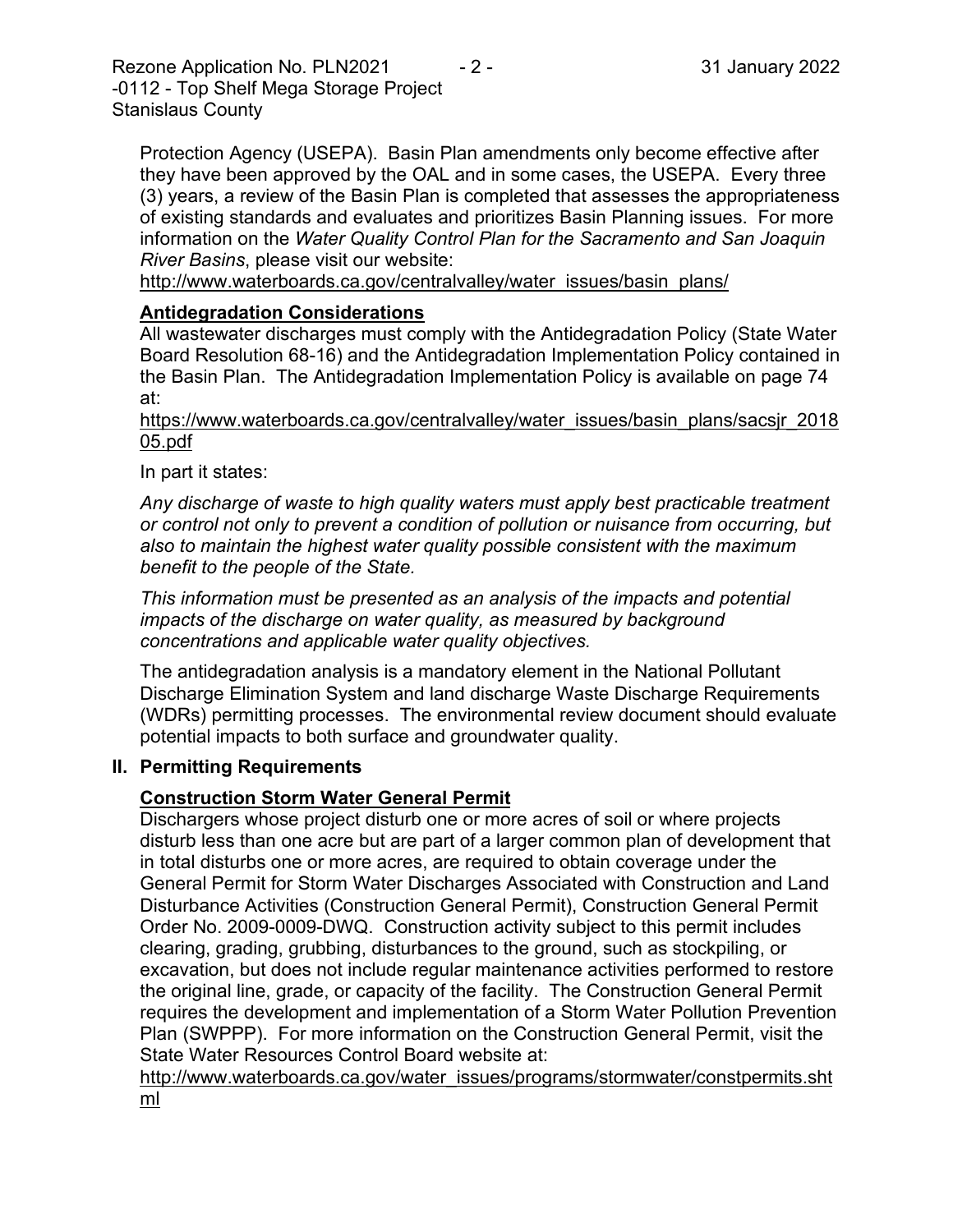Rezone Application No. PLN2021  $-3$  -  $3$  -  $31$  January 2022 -0112 - Top Shelf Mega Storage Project Stanislaus County

## **Industrial Storm Water General Permit**

Storm water discharges associated with industrial sites must comply with the regulations contained in the Industrial Storm Water General Permit Order No. 2014- 0057-DWQ. For more information on the Industrial Storm Water General Permit, visit the Central Valley Water Board website at:

http://www.waterboards.ca.gov/centralvalley/water\_issues/storm\_water/industrial\_ge neral\_permits/index.shtml

## **Clean Water Act Section 404 Permit**

If the project will involve the discharge of dredged or fill material in navigable waters or wetlands, a permit pursuant to Section 404 of the Clean Water Act may be needed from the United States Army Corps of Engineers (USACE). If a Section 404 permit is required by the USACE, the Central Valley Water Board will review the permit application to ensure that discharge will not violate water quality standards. If the project requires surface water drainage realignment, the applicant is advised to contact the Department of Fish and Game for information on Streambed Alteration Permit requirements. If you have any questions regarding the Clean Water Act Section 404 permits, please contact the Regulatory Division of the Sacramento District of USACE at (916) 557-5250.

## **Clean Water Act Section 401 Permit – Water Quality Certification**

If an USACE permit (e.g., Non-Reporting Nationwide Permit, Nationwide Permit, Letter of Permission, Individual Permit, Regional General Permit, Programmatic General Permit), or any other federal permit (e.g., Section 10 of the Rivers and Harbors Act or Section 9 from the United States Coast Guard), is required for this project due to the disturbance of waters of the United States (such as streams and wetlands), then a Water Quality Certification must be obtained from the Central Valley Water Board prior to initiation of project activities. There are no waivers for 401 Water Quality Certifications. For more information on the Water Quality Certification, visit the Central Valley Water Board website at:

https://www.waterboards.ca.gov/centralvalley/water\_issues/water\_quality\_certificatio n/

# **Waste Discharge Requirements – Discharges to Waters of the State**

If USACE determines that only non-jurisdictional waters of the State (i.e., "nonfederal" waters of the State) are present in the proposed project area, the proposed project may require a Waste Discharge Requirement (WDR) permit to be issued by Central Valley Water Board. Under the California Porter-Cologne Water Quality Control Act, discharges to all waters of the State, including all wetlands and other waters of the State including, but not limited to, isolated wetlands, are subject to State regulation. For more information on the Waste Discharges to Surface Water NPDES Program and WDR processes, visit the Central Valley Water Board website at:https://www.waterboards.ca.gov/centralvalley/water\_issues/waste\_to\_surface\_wat er/

Projects involving excavation or fill activities impacting less than 0.2 acre or 400 linear feet of non-jurisdictional waters of the state and projects involving dredging